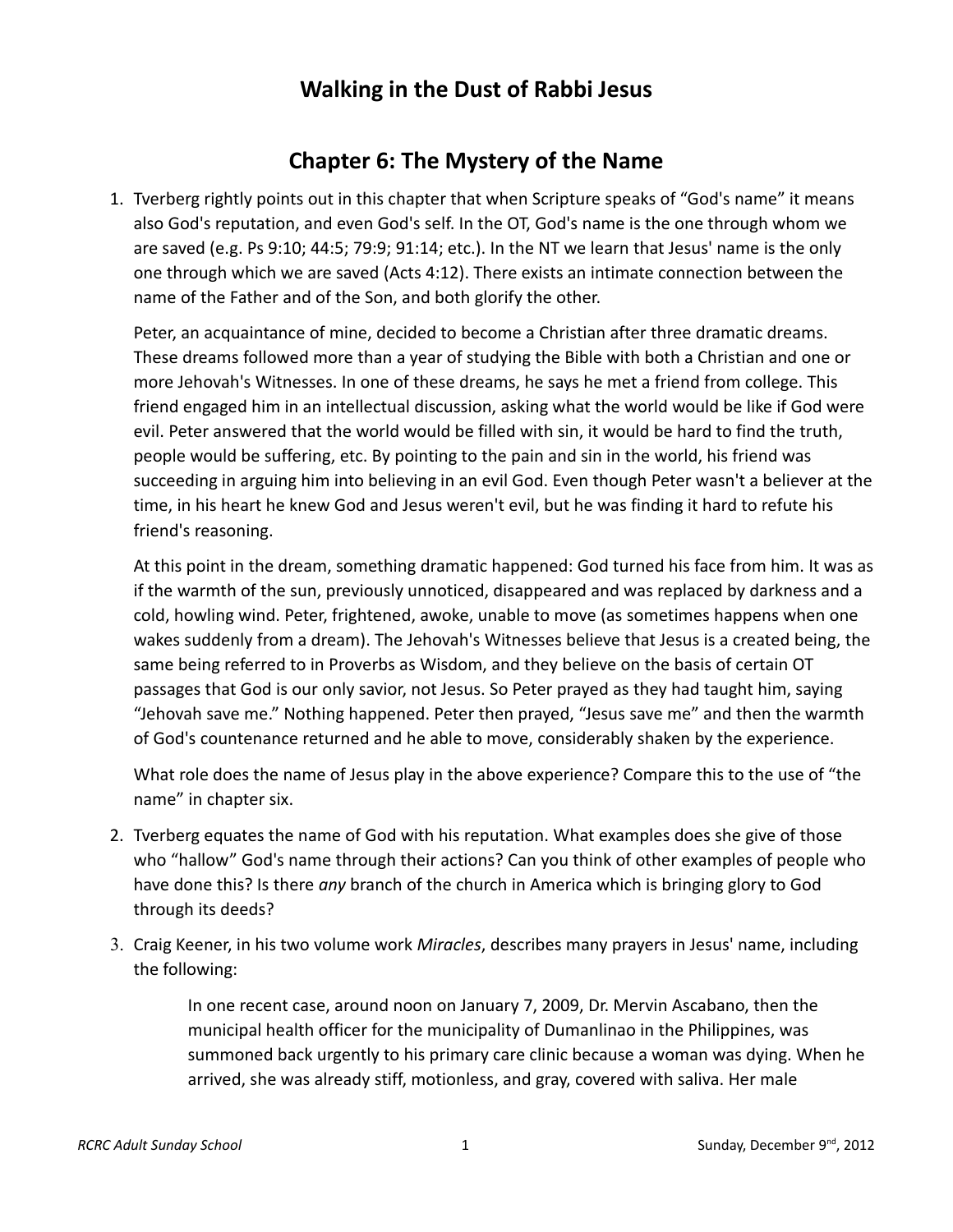companion was crying to her, "Don't leave me!" Lacking emergency facilities, they began looking for a driver to take her to the hospital. As Dr. Ascabano examined her, however,he lost hope: she was already "cold and clammy," with neither pulse or heartbeat, and his primary care clinic lacked the emergency supplies needed to resuscitate patients in this state. She had already been unresponsive for three or four minutes by the time she was laid on the bed, and there was nothing he could do except attempt CPR. Unfortunately, this attempt was proving fruitless, and, noticing "that the patient's pants were already wet with urine," the midwife observed that there was no hope.

Now desperate, Dr. Ascabano began shouting, "In Jesus' name!" while still trying to administer CPR. The third time he shouted this, the patient began coughing "out fluids" and moving, "and her skin turned pink." At this point she "tried to get up," and he had to stop her; she had, after all, just been dead. When her male companion, who had left in dismay that she was dead, returned, he was dumbfounded. Dr. Ascabano recounts that his nurse and midwife, who accompanied her to the hospital, noted that she was moving around freely on route to the hospital "as if nothing had happened! And when they arrived at the hospital, the patient was almost not admitted because her vital signs" (pulse, blood pressure, heart, and respiration) "were all normal." She had been "gray, pulseless," and cold for four or five minutes. Admittedly the dead who were raised in the Gospels had been deemed dead for beyond five minutes, and there is no thought of Jesus having performed CPR before commanding anyone to rise. Nevertheless, this is not a usual occurrence, and Dr. Ascabano is convinced that this patient returned to life especially through God's power. Could it not be more than coincidence that the distinctive factor in this resuscitation was Dr. Ascabano's invocation of Jesus' name, and that the woman recovered so rapidly? $1$ 

In his large work on miracles, Keener also describes many prayers answered without such an invocation of the name of Jesus. Further, while some of those in which Jesus' name is used are for a person who can hear and understand the name, others are for those who are unconscious or unable to understand the name.

- (a) Tverberg says that when her grandfather invoked Jesus' name he was acting as Jesus' representative. Is that what is happening with Dr. Ascabano?
- (b) Tverberg is right to point out that there is no "magic" associated with any name, even that of Jesus. However, Christians often associate Jesus' name with authority and power. Where on this spectrum do your prayers lie? Do you believe there is any reason to use the name of Jesus in prayers such as Dr. Ascabano's or Grandfather Tverberg's? How about in less urgent prayers?
- 4. In Matt 18:18-20, Jesus says,

Truly I tell you, whatever you bind on earth will be bound in heaven, and whatever you loose on earth will be loosed in heaven. Again, truly I tell you, if two of you agree on earth

<span id="page-1-0"></span><sup>1</sup> Vol. 1, p. 576.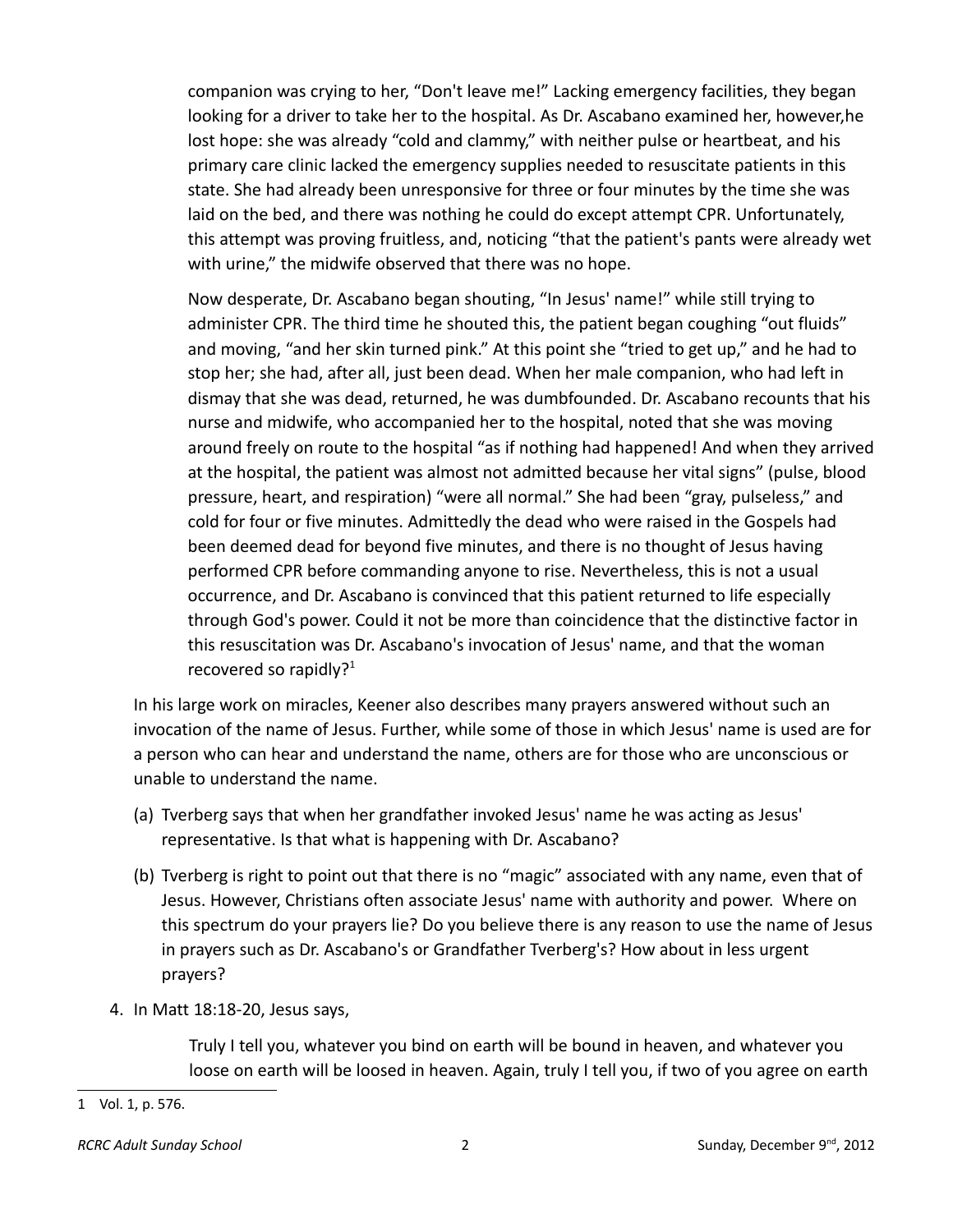about anything you ask, it will be done for you by my Father in heaven. For where two or three are gathered in my name, I am there among them.

In this second-century rabbinic commentary on the law, the Mishnah, we read,

Rabbi Halafta the son of Dosa of the village of Hananha said: "When ten people sit together and occupy themselves with the Torah, the Shekinah abides among them... And whence can it be shown that the same applies to three? Because it is said *He judges among the judges* [the minimum number of judges being three], hence can it be shown that the same applies to two? Because it is said, *Then they that feared the Lord,* etc. (m. Abot 3:7)

This reflects the belief among some Jews that the Spirit of the Lord was present when two or three studied the Torah together. "Here Jesus himself fills the role of the Shekinah, God's presence, in the traditional Jewish saying (which probably predates this saying, since the rabbis would not likely borrow it from Christian sources)."<sup>[2](#page-2-0)</sup>

What light does this shed on Jesus' statement? Does the context of this statement within Matthew—within a passage on church discipline—limit its applicability only to deliberation on the law?

 5. An understanding of God's name as representing God himself (Tverberg, 85) can be applied to prayer. In the Psalms David occasionally petitions God not merely as God, but as the God whose very character is consistent with David's petition. For instance, Ps 25:5, "Lead me in your truth, and teach me, for you are the God of my salvation; for you I wait all day long." (See also Ps 59:5.)

A similar grounding of petitions in God's goals are character can be found in the prayer form called the "collect." A collect is a brief prayer generally with a three-fold structure: a preamble (address, invocation), a petition, and a conclusion. Generally collects ground the petition in the preamble. For example, the collect for the second Sunday in Advent is:

Merciful God, who sent your messengers the prophets to preach repentance and prepare the way for our salvation: Give us grace to heed their warnings and forsake our sins, that we may greet with joy the coming of Jesus Christ our redeemer; who lives and reigns with you and the Holy Spirit, one God, now and forever. Amen.<sup>[3](#page-2-1)</sup>

There are many other excellent examples:

Almighty God, unto whom all hearts are open, all desires know, and from whom no secrets are hid; cleanse the thoughts of our hearts by the inspiration of Your Holy Spirit, that we may perfectly love You, and worthily magnify Your holy name, through Christ the Lord. Amen.

Almighty God, who has given us grace at this time with one accord to make our common supplications unto You and does promise that when two or three are gathered together in Your name You will grant their requests; fulfill now, O Lord, the desires and petitions of

<span id="page-2-0"></span><sup>2</sup> Craig Keener, *A Commentary on the Gospel of Matthew*, 455-56.

<span id="page-2-1"></span><sup>3</sup> See Marion J. Hatchett, *Commentary on the American Prayer Book* (Harper, 1995), 164.